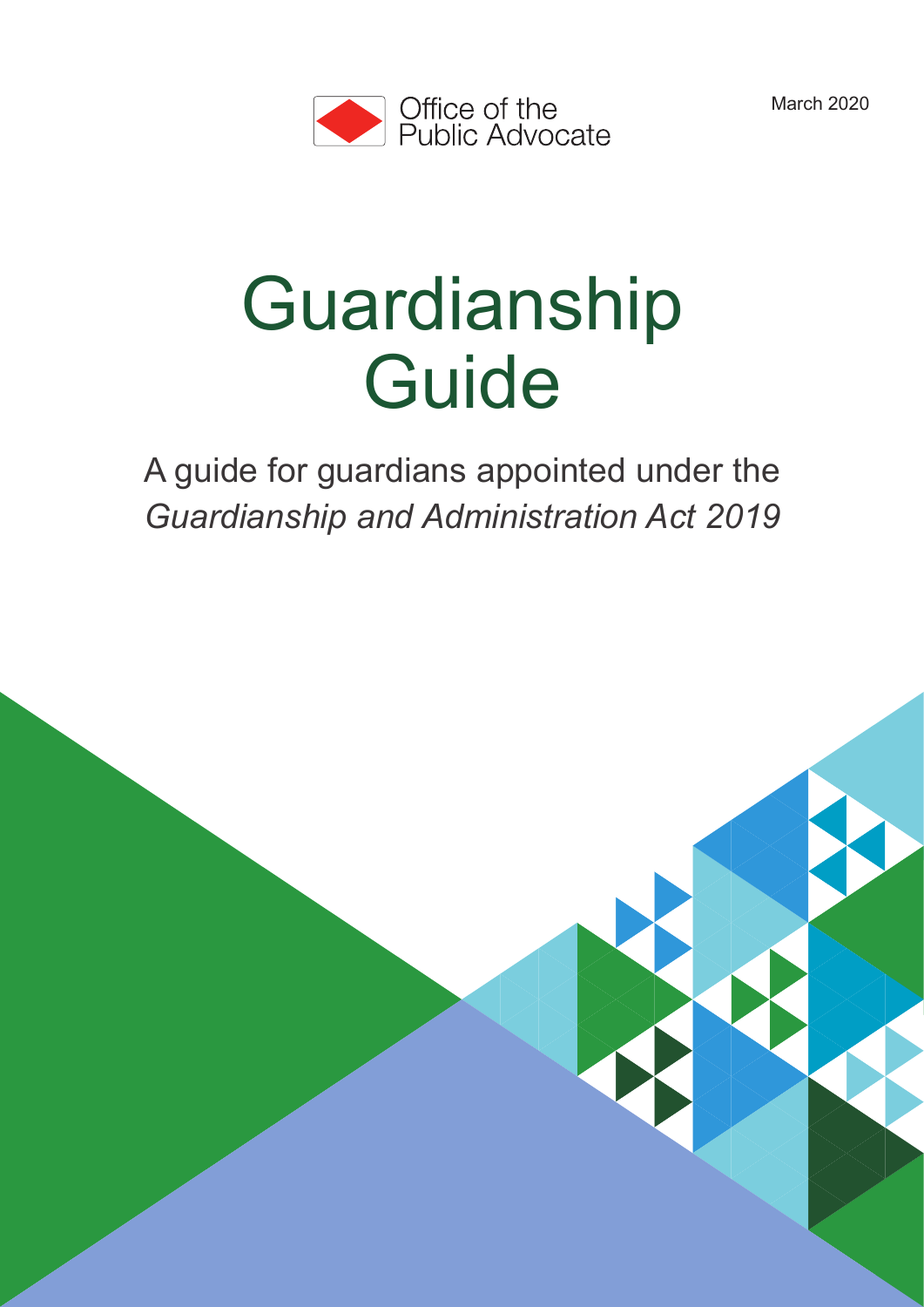The information in this guide relates to adults and to Victoria.

The Office of the Public Advocate (OPA) acknowledges Victoria's Aboriginal communities and their rich culture. OPA pays respect to their Ancestors, Elders and communities, who are the custodians of the land on which we work.

ISBN 978-0-6484797-5-8

© Office of the Public Advocate (State of Victoria) March 2020

First published July 2000 as *Good Guardianship*.



This work, *Guardianship Guide*, is licensed under a Creative Commons Attribution 4.0 licence. You are free to re-use the work under that licence, on the condition that you credit the Office of the Public Advocate (State of Victoria) as author, indicate if changes were made, and comply with the other licence terms. The licence does not apply to any images or branding, including logos.

Disclaimer: The information in this publication is of a general nature and readers may require legal advice for specific circumstances. The Office of the Public Advocate expressly disclaims any liability howsoever caused to any person in respect of any action taken in reliance on the contents of this publication.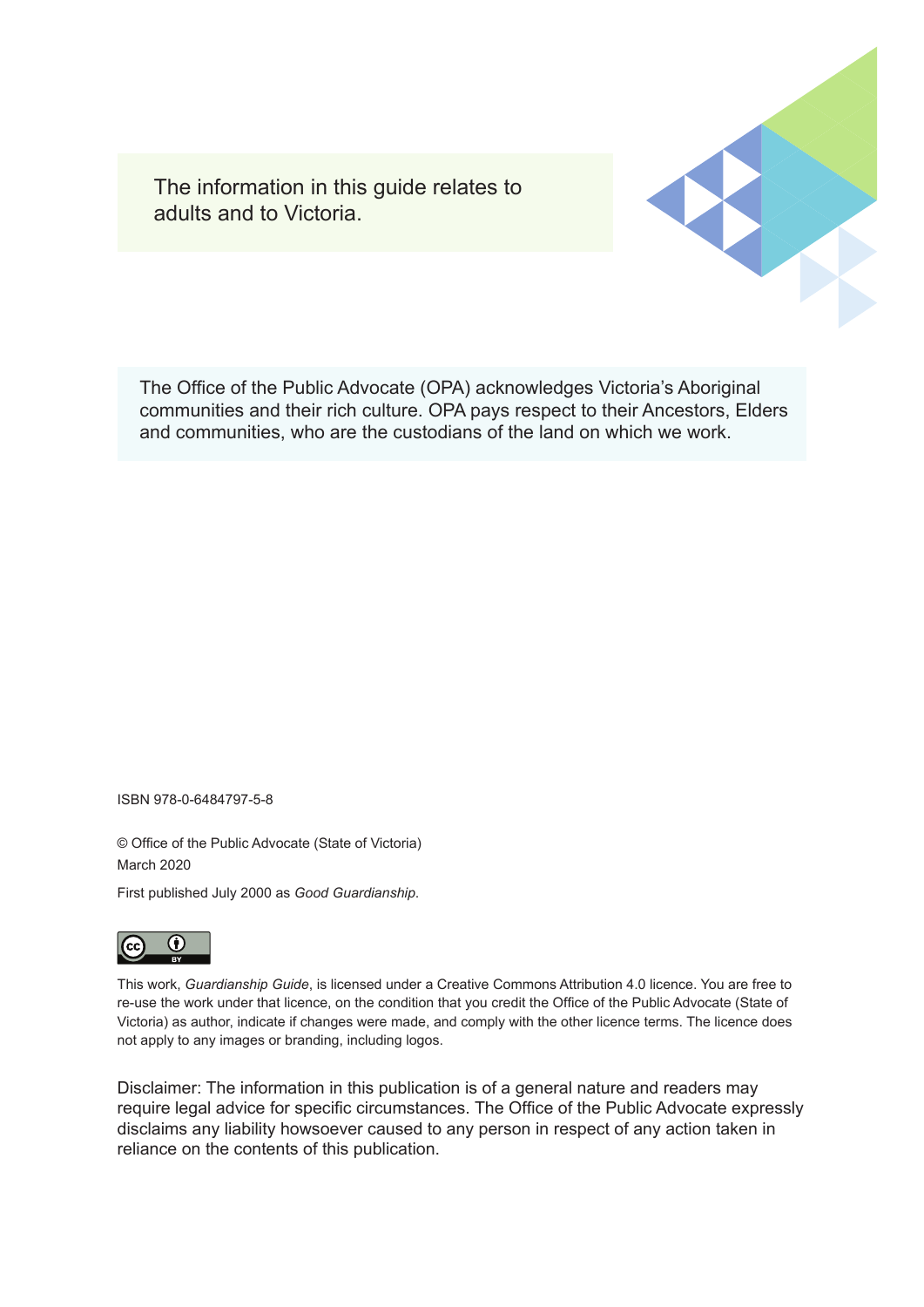## **Contents**

| <b>From the Public Advocate</b>                                        | 4              |
|------------------------------------------------------------------------|----------------|
| <b>Introduction to guardianship</b>                                    | 5              |
| Decision-making                                                        | 5              |
| Decision-making capacity                                               | 5              |
| Principles to keep in mind                                             | 6              |
| Supporting the person                                                  | 6              |
| Developing decision-making capacity                                    | 6              |
| Will and preferences                                                   | $\overline{7}$ |
| Serious harm                                                           | 7              |
| Least restrictive                                                      | $\overline{7}$ |
| <b>Understanding the order</b>                                         | 8              |
| What is in the order?                                                  | 8              |
| Working as a joint guardian                                            | 8              |
| <b>Duties</b>                                                          | 9              |
| <b>Decision-making</b>                                                 | 10             |
| Steps for guardians                                                    | 10             |
| Steps for guardians flowchart                                          | 12             |
| Acting as a guardian                                                   | 13             |
| Legal responsibility                                                   | 13             |
| <b>Medical treatment decisions</b>                                     | 13             |
| Signing documents                                                      | 13             |
| Order for the represented person to comply                             | 13             |
| <b>Enforcement order</b>                                               | 13             |
| Notifying VCAT of significant events                                   | 13             |
| Things a guardian can't do                                             | 14             |
| Safeguards                                                             | 14             |
| How to resign as guardian                                              | 14             |
| Reassessment of the order                                              | 14             |
| <b>Medical treatment decisions</b>                                     | 15             |
| How to identify the medical treatment decision maker                   | 15             |
| When the medical treatment decision maker makes decisions              | 15             |
| How you make decisions if you are the medical treatment decision maker | 16             |
| <b>Relationships and networks</b>                                      | 17             |
| Where to get help and more information                                 | 18             |
| <b>Appendix</b>                                                        | 19             |
|                                                                        |                |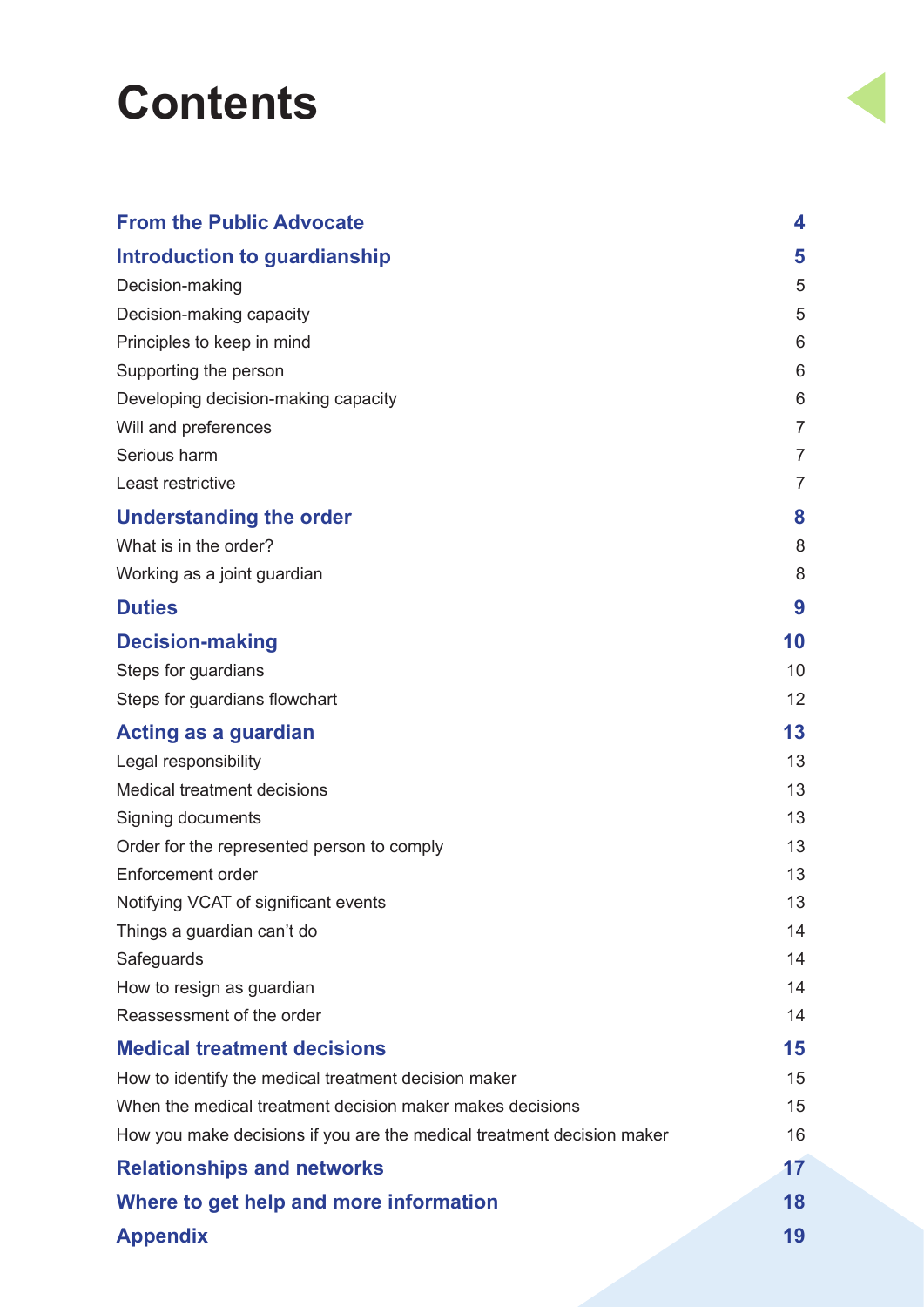## **From the Public Advocate**

If you have been recently appointed by the Victorian Civil and Administrative Tribunal (VCAT) as guardian for another person, you may be wondering where to start and how to proceed.

My office has a role to provide information to assist you.

As Public Advocate for Victoria, I can be appointed by VCAT to be guardian for a person, in some circumstances. This means that my office understands the role of guardian and has expertise to assist you in your role.

Your authority as guardian comes from the *Guardianship and Administration Act 2019*, which sets out your powers and duties as guardian.

The person who is the subject of the guardianship order is known as the 'represented person'.

This guide will help you to understand your powers and duties as guardian for the represented person.

In broad terms, your role is to:

- support the represented person with their decision-making where practicable and appropriate
- make decisions for them when they are not able to make the decision, even with support.



To assist you with what, at times, may seem a daunting and challenging role, I encourage you to contact the Office of the Public Advocate (OPA) Advice Service on 1300 309 337 with any questions you may have, or to discuss any issues of concern to you.

Colleen Pearce Public Advocate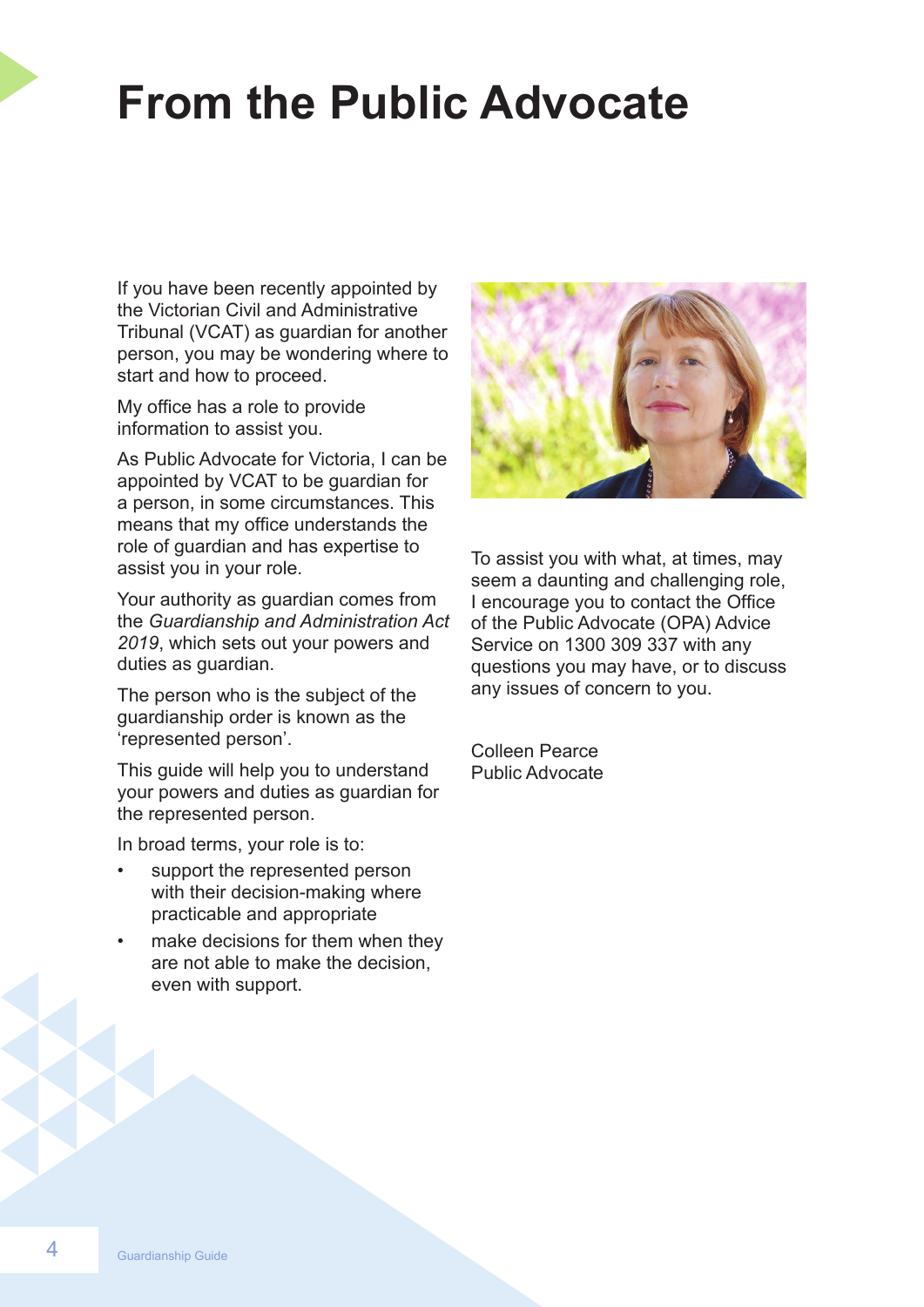## **Introduction to guardianship**



If you are a guardian for another adult (the 'represented person'), you:

- have been appointed by the Victorian Civil and Administrative Tribunal (VCAT)
- have legal authority to make decision(s) for the represented person about specified **personal matter**(s).

#### **Personal matters**

A personal matter is a matter relating to the represented person's personal or lifestyle affairs.

Examples of personal matters are:

- where the person lives and who they live with
- other people they associate with
- whether they work and, if so, the kind of workplace
- whether they do training or education and if so, what kind and where
- whether they engage services and, if so, what kind
- medical treatment decisions.

A personal matter can also be a legal matter that relates to the represented person's personal or lifestyle affairs. (The guardianship order will specify whether you have power, as guardian, to undertake a legal proceeding related to a personal matter in the order.)

## **Decision-making**

As guardian you may sometimes:

- support the represented person to make their own decision
- make a decision on their behalf if they are not able to make the decision with support.

### **Decision-making capacity**

When a person is able to make a particular decision, they have 'decisionmaking capacity' for the decision.

They may have decision-making capacity for some decisions and not for others.

#### **About decision-making capacity**

Aa person has capacity to make a decision if they are able to:

- understand the information relevant to the decision and its effect
- retain that information to the extent necessary to make the decision
- use or weigh that information as part of the process of making the decision
- communicate their decision, and their views and needs as to the decision in some way, including by speech, gesture or other means.

The represented person may have capacity to make the decision if they have practicable and appropriate support.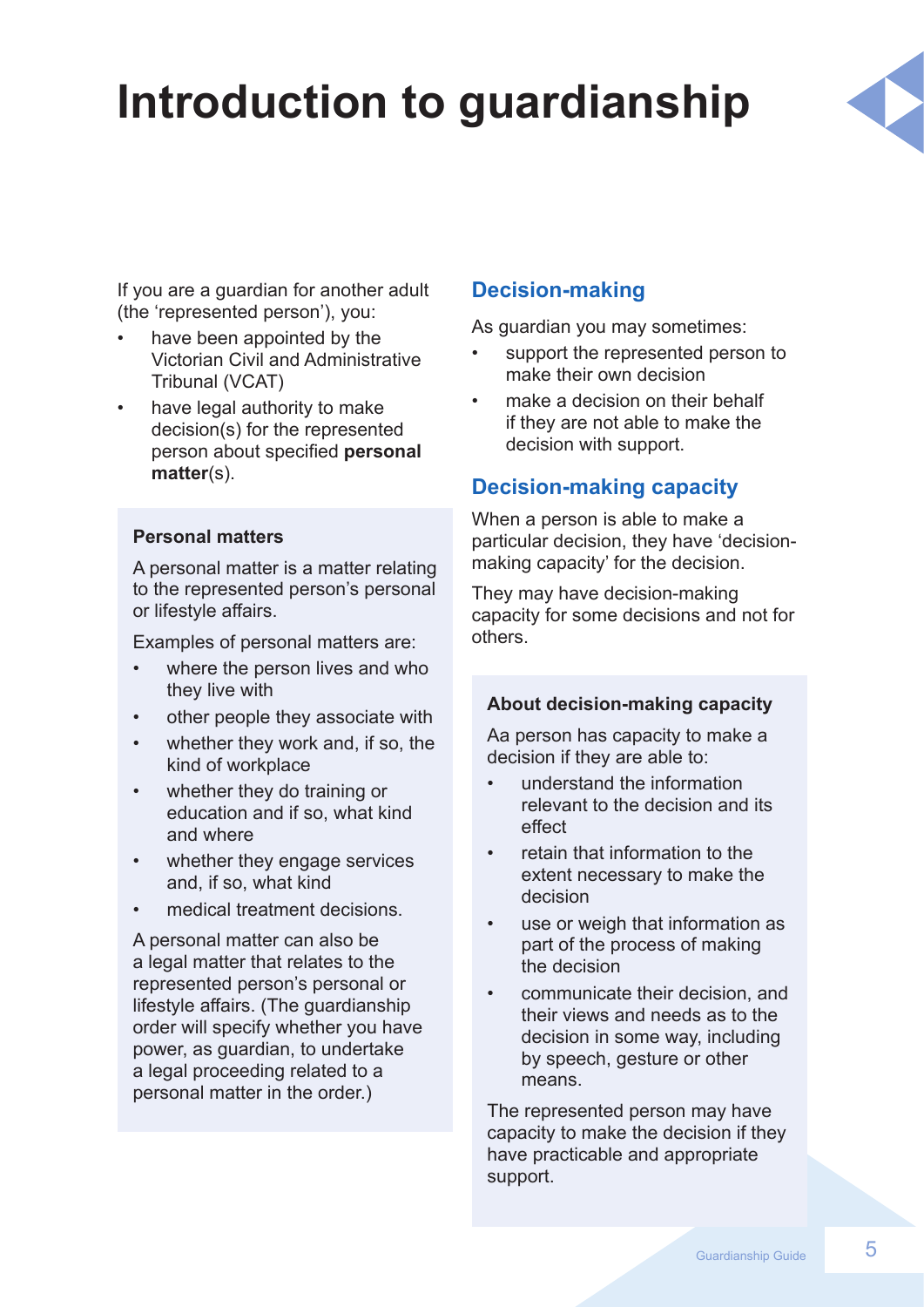## **Principles to keep in mind**

There are important principles in the Act:

- general principles
- principles to follow when you make a decision.

Some key principles to keep in mind are introduced over the next two pages.

### **Supporting the person**

The person should be provided with practicable and appropriate support to help them to:

- make and participate in decisions affecting them
- express their will and preferences.

For example, you may be able to support the person to make their own decision by explaining information in a way they can understand and breaking down the decision into small steps.

#### **Developing decision-making capacity**

The represented person should also be supported to develop their decisionmaking capacity, as far as this is practicable in the circumstances.

For example, by supporting the represented person to make decisions, you may also help them to develop skills and confidence to make personal and lifestyle decisions.

#### **Why is it important to support the person to make decisions?**

Everyone with decision-making capacity has the right to make their own decisions, and to receive the support they need to do so.

The law says if a person is able to make a decision with support, then they have decision-making capacity for the decision.

Even if you have legal authority to make a decision as guardian, you should first consider if the represented person can be supported to make the decision.

It may be you, or another person, who supports them.

Support may include:

- additional time to make the decision
- someone who helps with obtaining and explaining information
- someone who helps the person to think about the likely outcome(s) of a decision
- someone to assist the person to communicate the decision
- technology that assists them
- information explained in an appropriate way, using modified language or visual aids
- linking the person with other support.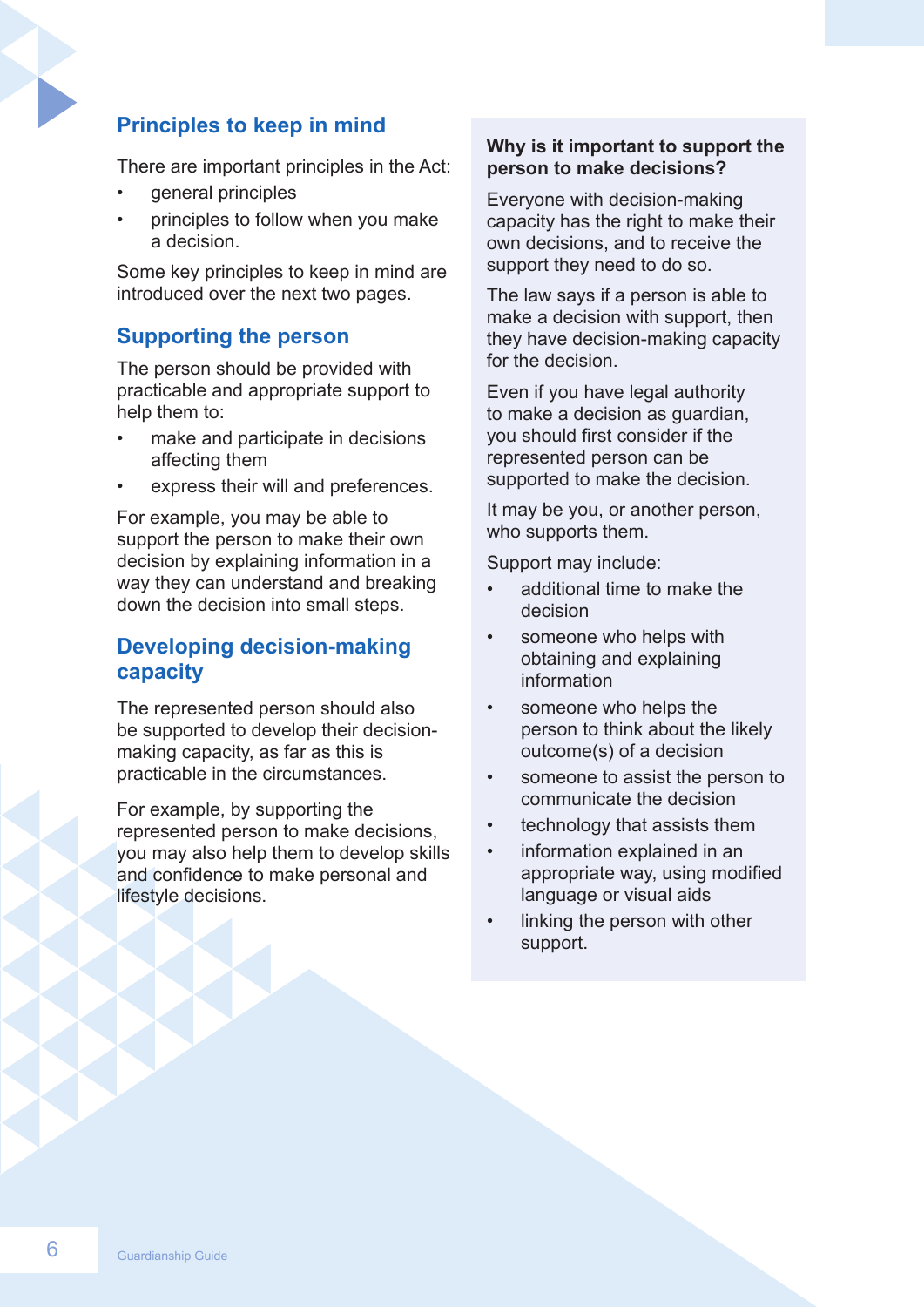### **Will and preferences**

When you make a decision for the represented person, their will and preferences of the represented person should direct, as far as practicable, the decisions you make for them.

#### **About the term 'will and preferences'**

The term 'will and preferences' is not defined in the Act. It could be thought of as what is important to the represented person.

A person's will may be thought of as what drives them and gives their life meaning. Sometimes this can only be seen through their actions.

A person's preferences reflect the things they like.

A person's particular will and preferences may arise from experience, knowledge or intuition. Our will and preferences can change over time.

It may be necessary to try to reconcile evidence of a person's will and preferences that appears to be inconsistent. For example, a person with dementia might say they want to stay at home but reject services to assist them.

Some people with a disability may not have been encouraged to reflect on and communicate their will and preferences. It is expected under the new Act that greater effort will be made to support people to develop and convey their will and preferences.

#### **Serious harm**

The Act says that you should only override the represented person's will and preferences if it is necessary to do so to prevent serious harm to them.

The Act does not define what 'serious harm' means. It may be helpful to consider both the level of harm to the person and whether it is likely this harm will eventuate or happen.

Keep in mind that if you have doubt about a decision that you are making, you can ask VCAT for advice.

#### **Least restrictive**

When you act as a guardian, you should do this in a way that is least restrictive as possible for the represented person.

This means in relation to their ability to:

- make their own decisions
- act in the way they choose.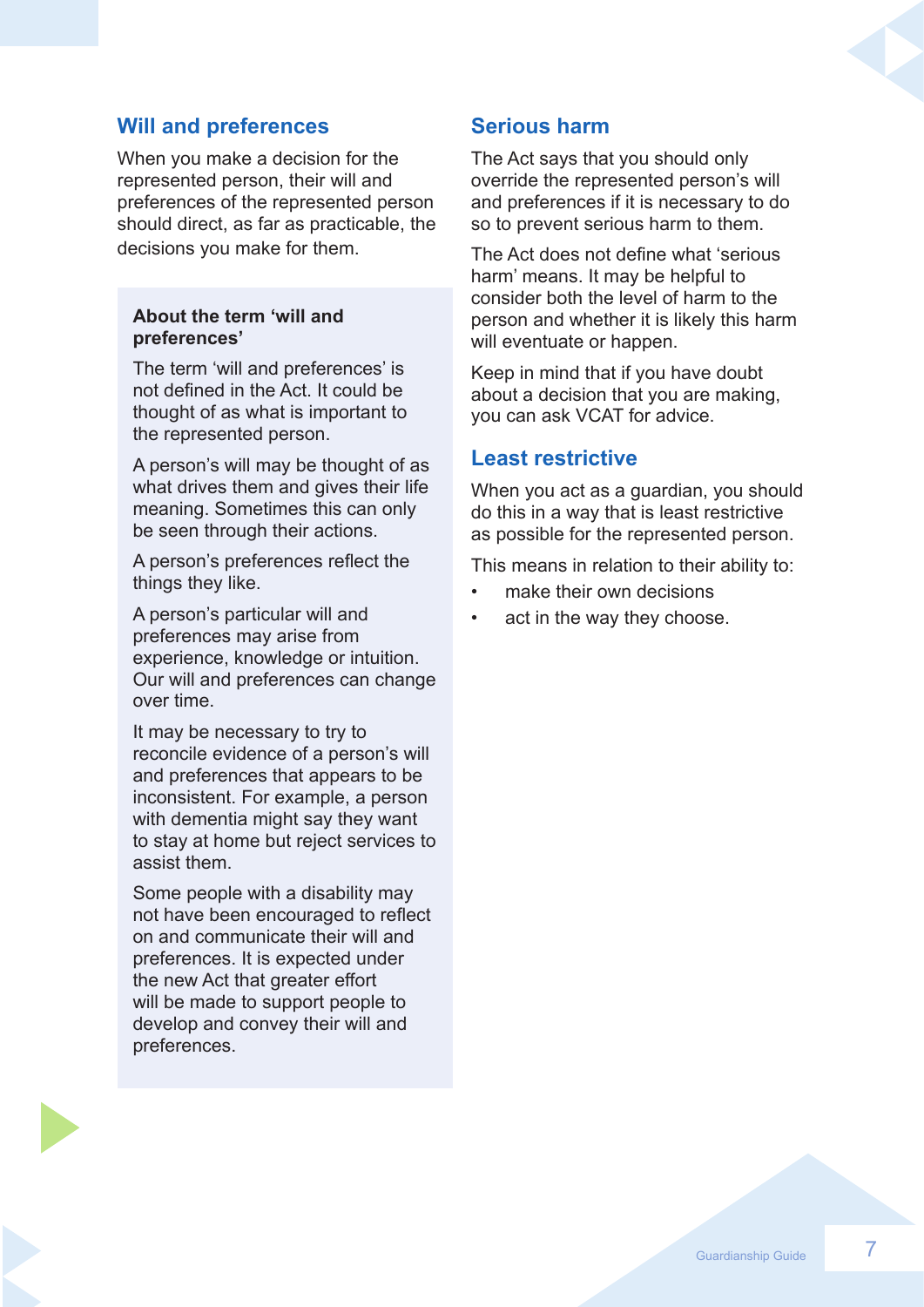## **Understanding the order**

A guardianship order is a legal document that lists your powers as guardian and may include restrictions on your power.

To find out what powers you have as guardian, read the terms of your order.

If you are uncertain about anything, contact OPA's Advice Service for assistance. You can also formally seek advice, in writing, from VCAT.

### **What is in the order?**

The guardianship order must specify the personal matter(s) that you, as guardian, can make decisions about.

For example, you could have authority to make decisions about:

- where and with whom the represented person lives
- access to services for the represented person
- other people the represented person has contact with
- medical treatment.

#### **Other things in the order**

The order will also specify:

- the name of the represented person
- your name, if you are appointed as guardian
- whether you have power, as guardian, to undertake a legal proceeding related to a personal matter(s) listed in the order
- any restrictions on your powers as guardian
- whether it is an urgent order.

If VCAT has made an urgent order, it must hold a hearing as soon as practicable after making the order (and not more than 42 days after the urgent order is made).

## **Working as a joint guardian**

Two or more people can be appointed joint guardians, depending on the circumstances. In this case, both or all the guardians must agree when making a decision in order for the decision to be valid.

*"To find out what powers you have as guardian, read the terms of your order."*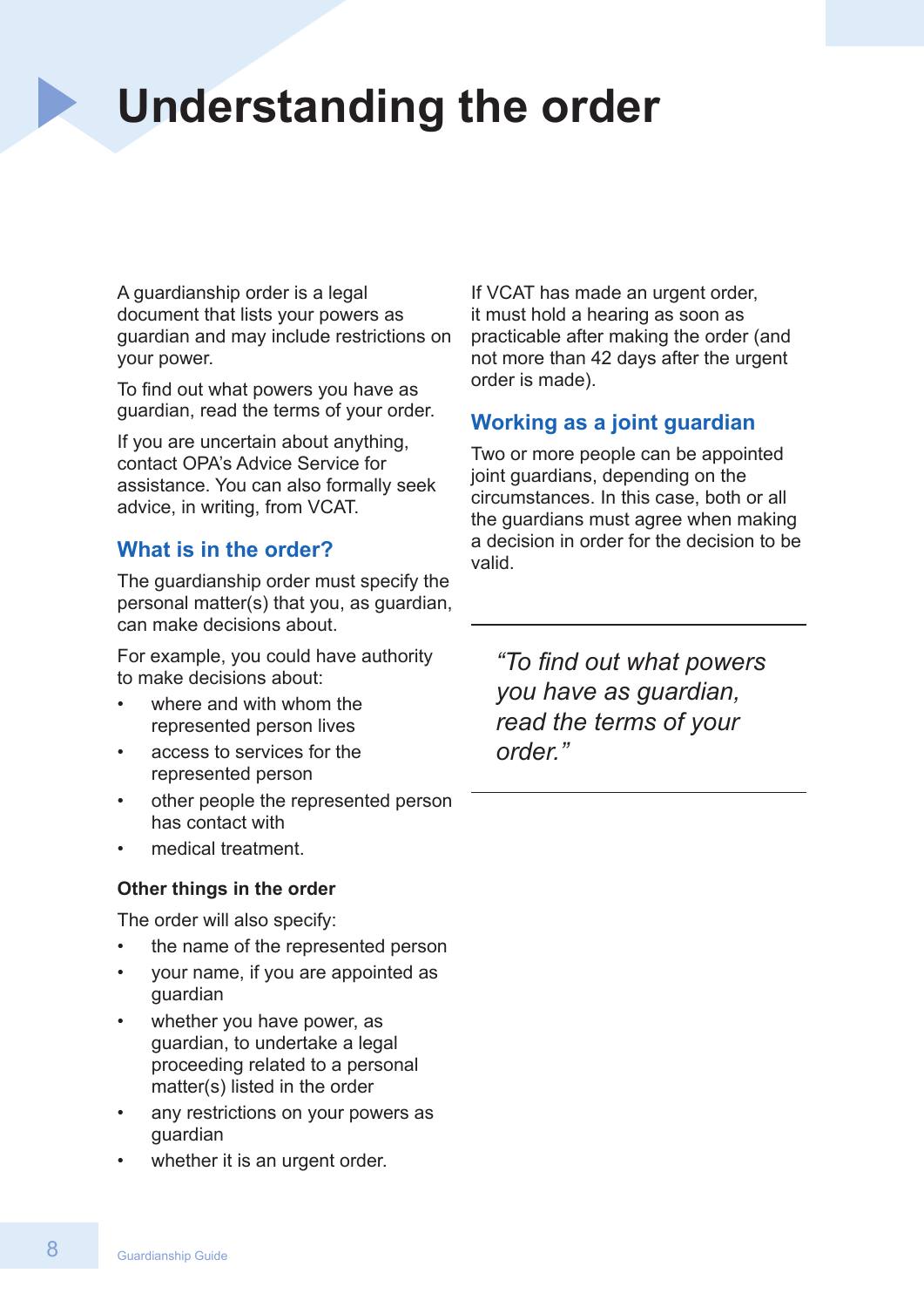## **Duties**

The Guardianship and Administration Act sets out your role as guardian.

You have duties you must comply with.

They are to:

- act as an advocate for the represented person
- encourage and assist the represented person to develop their decision-making capacity in relation to personal matters
- act in such a way so to protect the represented person from neglect, abuse or exploitation
- act honestly, diligently and in good faith
- exercise reasonable skill and care
- not use the position for profit
- avoid acting if there is or may be a conflict of interest
- not disclose confidential information gained as a guardian unless authorised to do so under the guardianship order or by law
- act in accordance with the general principles in the Act
- act in accordance with the decisionmaking principles in the Act.

VCAT will usually reassess the order within 12 months of making it. At the reassessment, VCAT will consider whether the guardian has performed their duties under the Act.

#### **General principles**

Your duties include acting in accordance with the general principles in the Act (section 8, see Appendix on page 19).

When you act as guardian you must have regard to all of the following:

- The represented person with a disability who requires support to make decisions should be provided with practicable and appropriate support to enable the person, as far as practicable in the circumstances, to:
	- make and participate in decisions affecting them
	- express their will and preferences
	- develop their decision-making capacity.
- The will and preferences of the represented person should direct, as far as practicable, decisions you make for them as guardian.
- You should exercise your powers as guardian in a way which is the least restrictive of the ability of the represented person to decide and act as is possible in the circumstances.

#### **Decision-making principles**

When you make a decision, one of your duties is to act in accordance with the decision-making principles in the Act (section 9).

The decision-making steps for guardians are explained on the next two pages.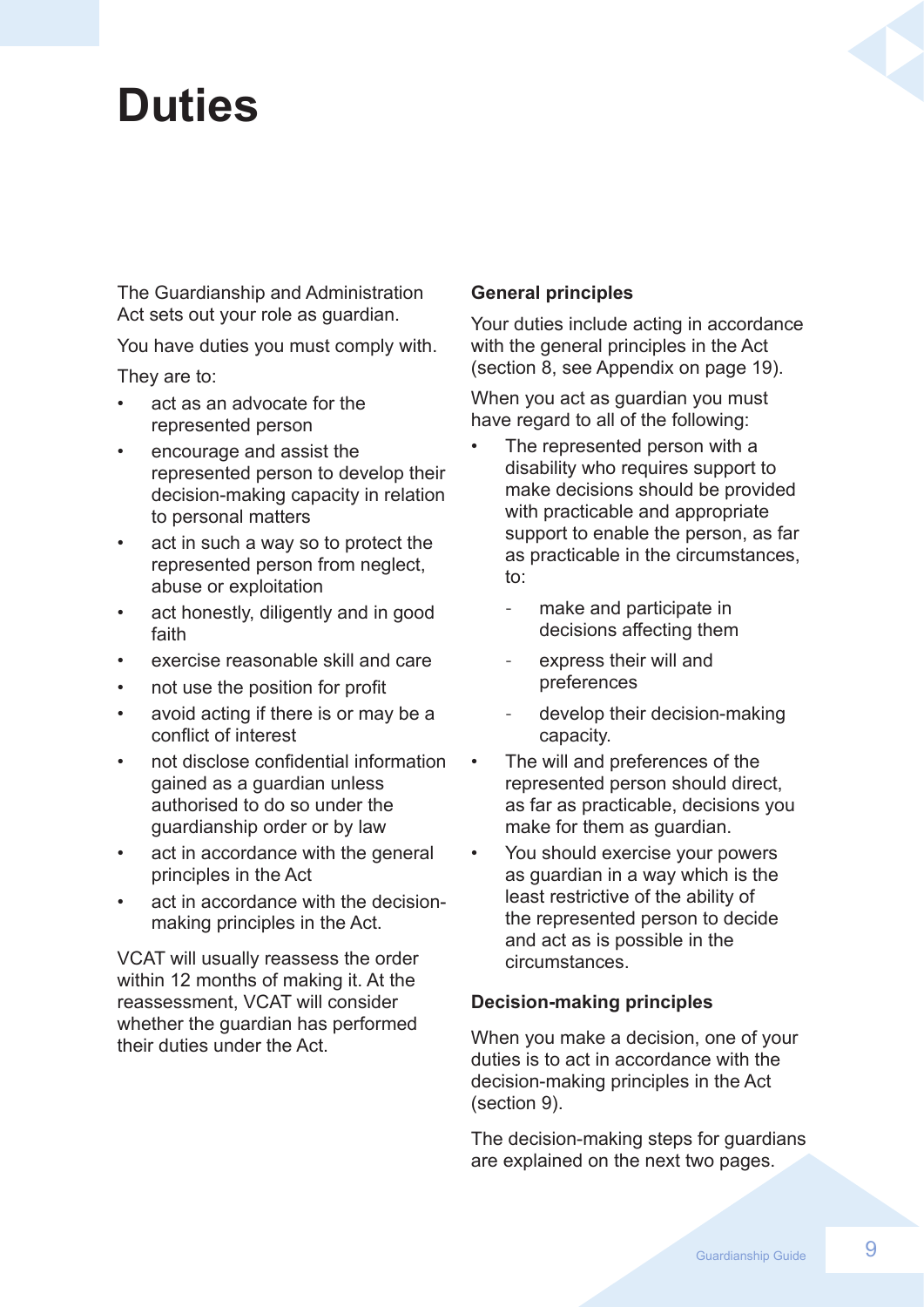## **Decision-making**

## **Steps for guardians**

OPA has developed a 'Steps for guardians' flowchart to assist guardians in their role. It outlines the decisionmaking steps for guardians to follow.

A small version of the flowchart is provided on page 12.

To order a large version of the flowchart, contact OPA and request a free copy of *The role of a guardian* fact sheet.

Email: opa\_advice@justice.vic.gov.au Phone: 1300 309 337.

Below are the steps from the flowchart.

**1. Check the order gives you authority to make a decision about the matter.**

If yes, go to step 2.

#### **2. Is it a medical decision?**

If, yes:

- The health practitioner will assess whether the represented person has capacity to make the decision.
- If they do not have capacity to make the decision, you may be asked to do so as their medical treatment decision maker.

You must make the decision you reasonably believe the represented person would make. (This is what you are required to do under the *Medical Treatment Planning and Decisions Act 2016*.)

If it is not a medical decision, go to step 3.

**3. Does the represented person have decision-making capacity to make the decision with support?**

If yes:

- You, or another person, provides the represented person with practicable and appropriate support to make the decision.
- You should make anyone relying on the decision aware that the represented person made the decision, not the guardian.

If no, go to step 4.

#### **4. Do you know the represented person's will and preferences that are relevant to the decision?**

If yes:

- $\boxtimes$  Comply with the duties and act in accordance with the general principles in the Act.
- $\boxtimes$  Check if there is guidance from VCAT or restrictions in the order.
- $\boxtimes$  If the represented person has a companion animal, act in a way that recognises the importance of the companion animal to them and any benefits they obtain from it.
- $\boxtimes$  Consider if it is necessary to override the represented person's will and preferences to prevent serious harm to them. Their will and preferences should only be overridden if it is necessary to do so to prevent serious harm to them.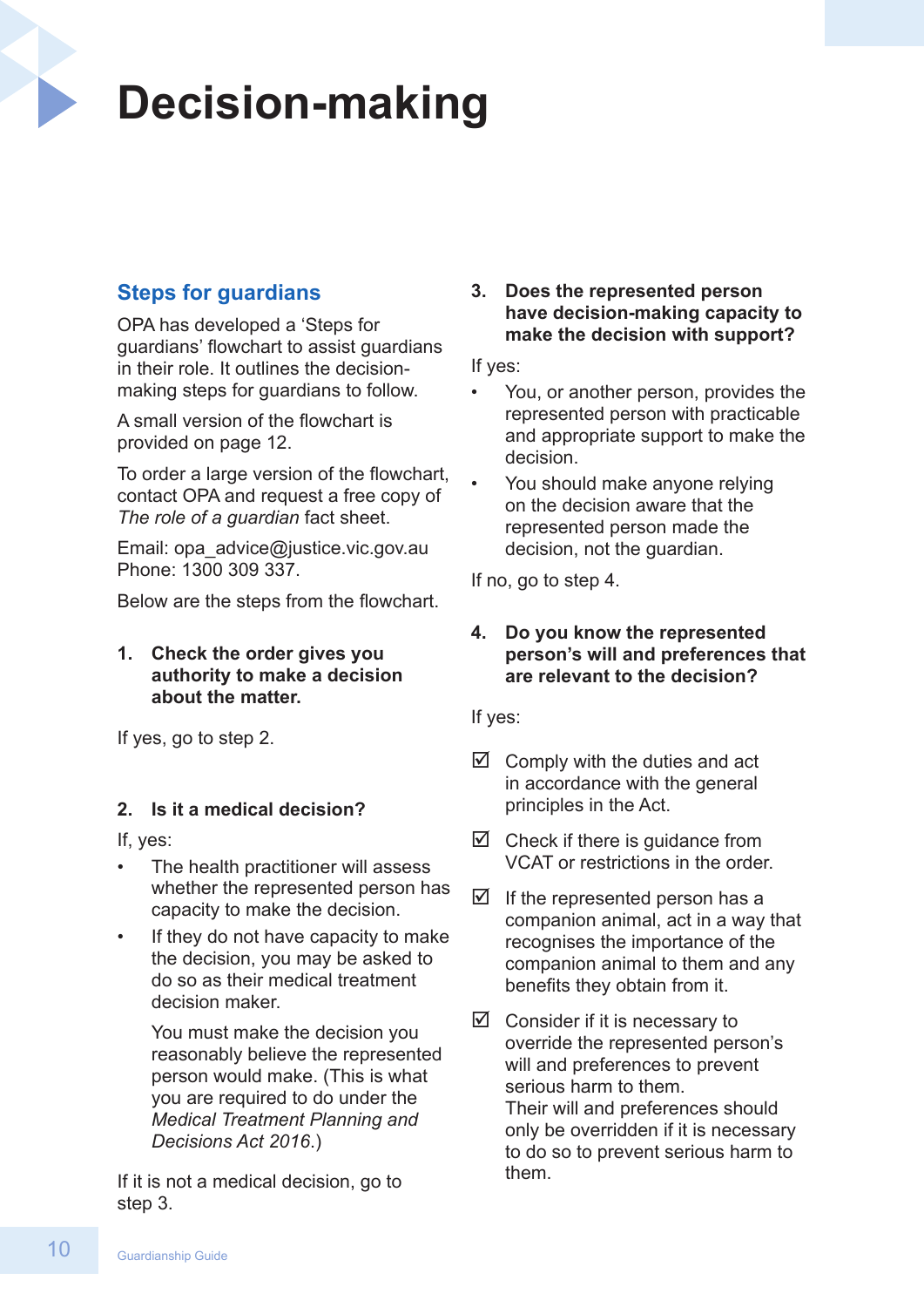$\boxtimes$  **Make a decision** that gives all practicable and appropriate effect to the represented person's will and preferences, unless this would cause serious harm to them.

If no, go to step 5.

**5. Are you able to form a belief about their likely will and preferences?** (based on all information available, including from consulting their relatives, close friends and carers)

If yes:

- $\boxtimes$  Comply with the duties and act in accordance with the general principles in the Act.
- $\boxtimes$  Check if there is guidance from VCAT or restrictions in the order.
- $\boxtimes$  If the represented person has a companion animal, act in a way that recognises the importance of the companion animal to them and any benefits they obtain from it.
- $\boxtimes$  Consider if it is necessary to override the represented person's will and preferences to prevent serious harm to them. Their will and preferences should only be overridden if it is necessary to do so to prevent serious harm to them.
- $\boxed{≤}$  **Make a decision** that gives effect, as far as practicable in the circumstances, to what the represented person's will and preferences are likely to be, unless this would cause serious harm to them.
- **6. If you are not able to form a belief about their likely will and preferences, do the following.**
- $\boxtimes$  Comply with the duties and act in accordance with the general principles in the Act.
- $\boxtimes$  Check if there is guidance from VCAT or restrictions in the order.
- $\boxtimes$  Make a decision that promotes the represented person's personal and social wellbeing.

This is promoted by:

- recognising their inherent dignity
- respecting their individuality
- having regard to their existing supportive relationships, religion, values and cultural and linguistic environment
- keeping their confidential information confidential
- recognising the importance to them of their companion animal, if they have one, and the benefits that may be obtained by having one.

If no, go to step 6.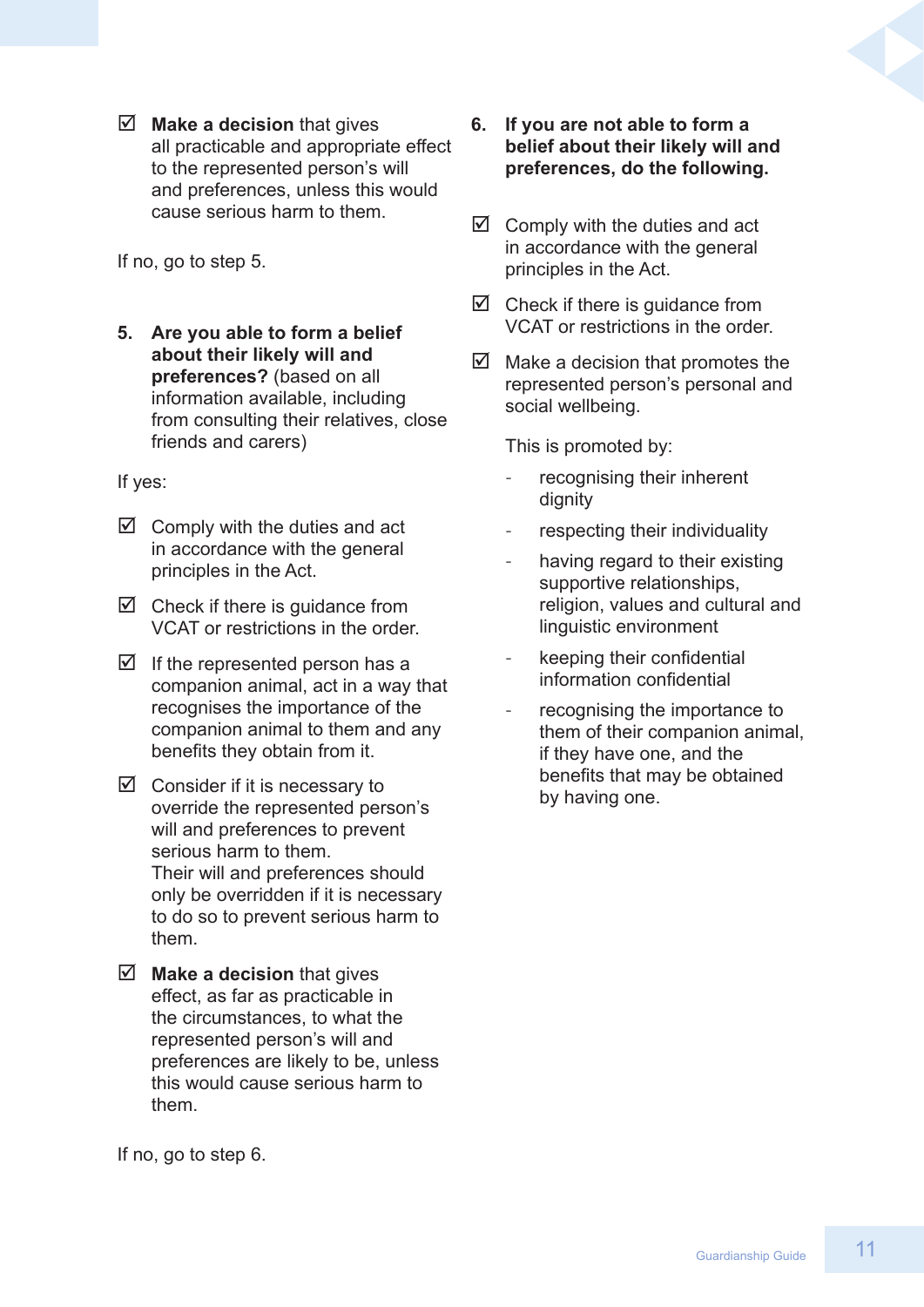#### Duties of guardians

Guardians must:

- act as an advocate for the represented person
- encourage and assist the represented person to develop their decision-making capacity in relation to personal matters
- act in such a way so to protect the represented person from neglect, abuse or exploitation
- act honestly, diligently and in good faith
- exercise reasonable skill and care
- not use the position for profit
- avoid acting if there is or may be a conflict of interest
- not disclose confidential information gained as a guardian unless authorised to do so under the guardianship order or by law
- act in accordance with the general principles and the decision-making principles in the *Guardianship and Administration Act 2019*.



If not, you may be asked to make the decision as their medical treatment decision maker. You must make the decision you reasonably believe they would make. (This is what you are required to do under the *Medical Treatment Planning and Decisions Act 2016*).

#### General principles

A person with a disability who needs support to make decisions should be provided with practicable and appropriate support to enable them, as far as practicable in the circumstances to:

- make and participate in decisions affecting them
- express their will and preferences
- develop their decision-making capacity.

The will and preferences of a person with a disability should direct, as far as practicable, decisions made for that person.

Powers, functions and duties under the Act should be exercised, carried out and performed in a way which is the least restrictive of the ability of a person with a disability to decide and act, as is possible, in the circumstances.



YES



- Step 2 Check if there is guidance from VCAT or restrictions in the order.
- If the represented person has a companion animal, act in a way that recognises the importance of it to them and any benefits they obtain from it. Step 3
- Consider if it is necessary to override the represented person's will and preferences to prevent serious harm to them. Their will and preferences should *only* be overridden if it is necessary to do so to prevent serious harm to them. Step 4
- 12 Guardianship Guardianship Guardianship Guardianship Guardianship Guardianship Guardianship Guardianship Guardianship Guardianship Guardianship Guardianship Guardianship Guardianship Guardianship Guardianship Guardianshi step 5 Make a decision that gives all practicable and appropriate effect to the represented person's will and preferences, harm to them.

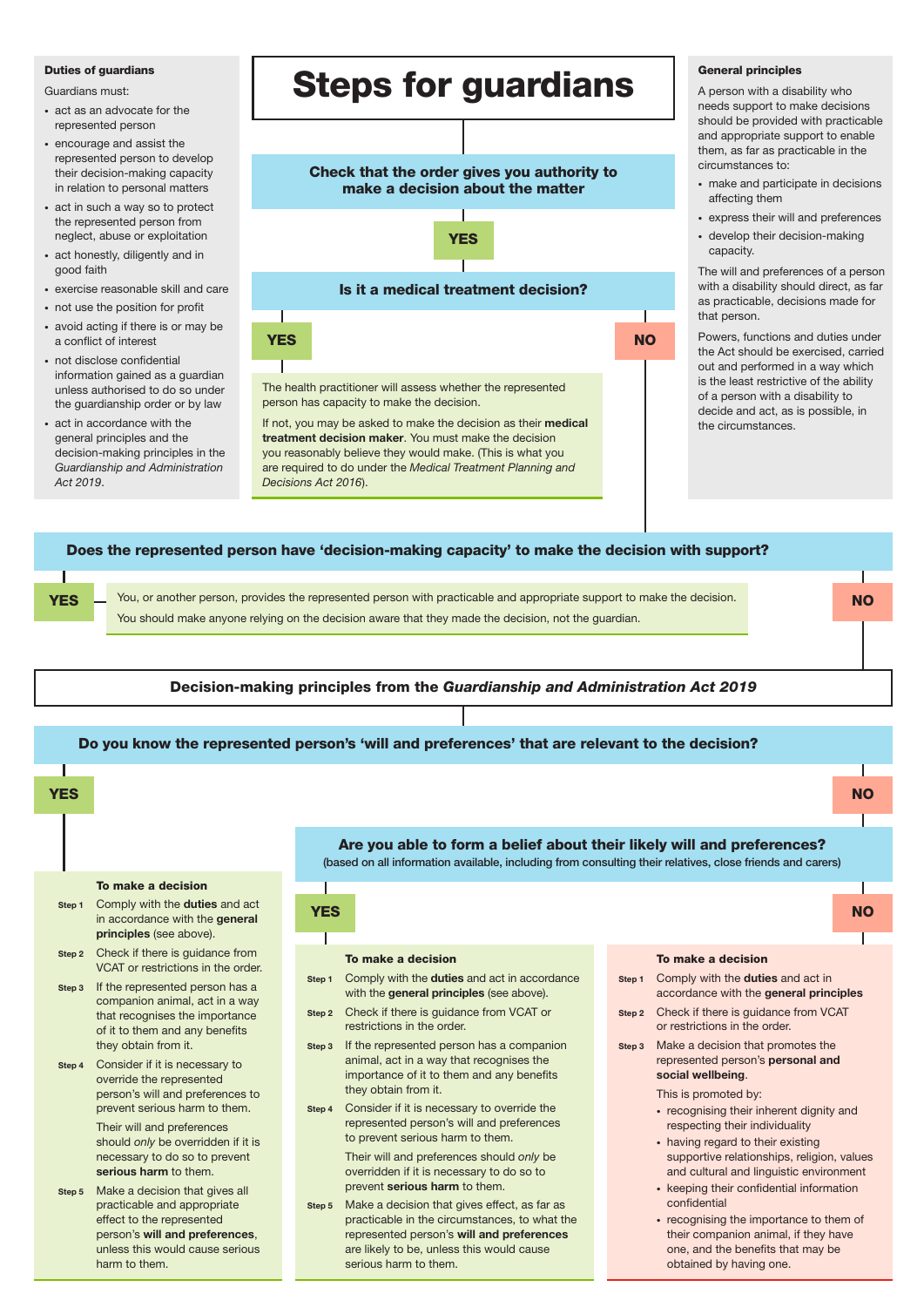## **Acting as a guardian**

## **Legal responsibility**

It is important to comply with your duties as a guardian.

If a guardian fails to comply with their duties and this results in a loss to the represented person, they may be ordered to compensate the represented person for the loss.

They can be charged with a criminal offence if they dishonestly use the guardianship order to obtain financial advantage for themselves (or for another person) or to cause loss to the represented person (or another person).

If you are unsure about what to do in a certain situation, you can ask VCAT for advice. Approval by VCAT protects guardians from legal action, unless the guardian fraudulently misrepresents facts to VCAT.

## **Medical treatment decisions**

If you have authority under the VCAT order to make medical treatment decisions, you may be the person's 'medical treatment decision maker'. (See page 15 to find out.)

If you are, you must follow the process set out in the Medical Treatment Planning and Decisions Act*.* 

As medical treatment decision maker you must make the decision you reasonably believe is the decision the person would have made, if they had capacity to make the decision. (See page 15 for the steps you take to do this.)

## **Signing documents**

As guardian you can sign documents, when necessary, to carry out your duties as specified in the order, for example, signing a medical consent form.

## **Order for the represented person to comply**

As a last resort, under section 45(1) of the Act, VCAT can make orders that give you or another person the power to make sure that the represented person complies with your decision.

This authority is mainly used in situations where the person is at significant risk, needs to be moved to accommodation or a healthcare service that is more appropriate, and is refusing to agree.

If you are confronted with such a situation, you should contact OPA for advice and assistance in applying to VCAT for a section 45 order.

If VCAT makes such an order, it must be reassessed within 42 days.

## **Enforcement order**

You can also apply to VCAT for an enforcement order if you are concerned that another person has not recognised a decision you have made, and have power to make, under the guardianship order. Contact OPA's Advice Service for more information.

## **Notifying VCAT of significant events**

VCAT must be notified of all significant events or changes to the details of guardians and represented persons.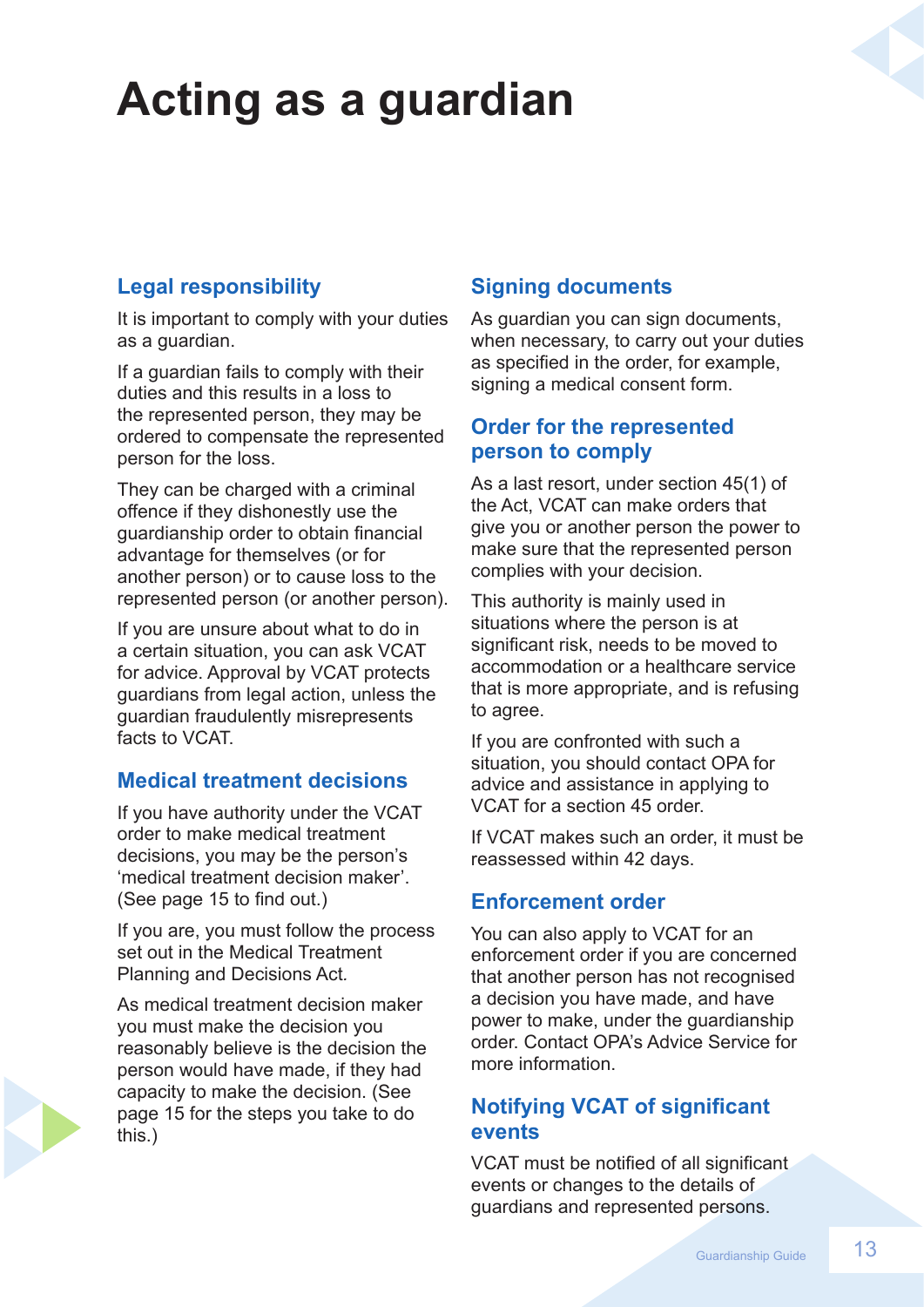If you or the represented person change address, or if you cannot continue to act as guardian, notify VCAT immediately in writing.

All orders cease on the death of a represented person. If the represented person dies during the term of your order, you must notify VCAT in writing.

### **Things guardians cannot do**

You cannot:

- make a legal will for the represented person
- consent to entering into a marriage or divorce for them.

### **Safeguards**

All guardians must act in accordance with the legislative principles of the Act.

You are accountable to:

- the represented person
- VCAT.

Any person can apply to VCAT to seek a reassessment of the guardianship order. At a reassessment, VCAT can continue, vary or revoke its order.

If you are unsure of your duties and responsibilities as a guardian, or would like some guidance regarding a particular decision, you can write to VCAT and request advice. You may also phone OPA's Advice Service for assistance.

#### **How to resign as guardian**

Your role as guardian is voluntary. Should you become unable or unwilling to continue in the role for any reason, and choose to resign, you should inform VCAT in writing. VCAT can then hold another hearing to determine if the represented person still requires a guardian, and appoint one, if necessary. You will continue in the role until VCAT makes a decision about your resignation.

### **Reassessment of the order**

VCAT guardianship orders will ordinarily be reassessed within 12 months of the original order being made.

You can request an early reassessment from VCAT if you think guardianship is no longer necessary.

For example, you may seek a reassessment because:

- you do not think there are any further decisions that need to be made
- you believe that matters could be resolved without guardianship
- you believe the person is now capable of making their own decisions in relation to the personal matter(s) in the order.

VCAT may take the initiative to conduct a reassessment, or may do so on the application of any person including the represented person.

In the course of conducting the reassessment, VCAT will consider whether you have performed your duties in compliance with section 41.

The reassessment may involve a hearing or VCAT may reassess the order 'on the papers' without having a formal hearing.

Check your order to see if you are required to provide a written report.

#### **Supportive guardians**

VCAT may consider appointing a supportive guardian if:

- the represented person can make decisions with support
- there is someone willing to be their supportive guardian.

A supportive guardian supports a person to make, communicate and/ or give effect to decisions about the personal matter(s) set out in the supportive guardianship order.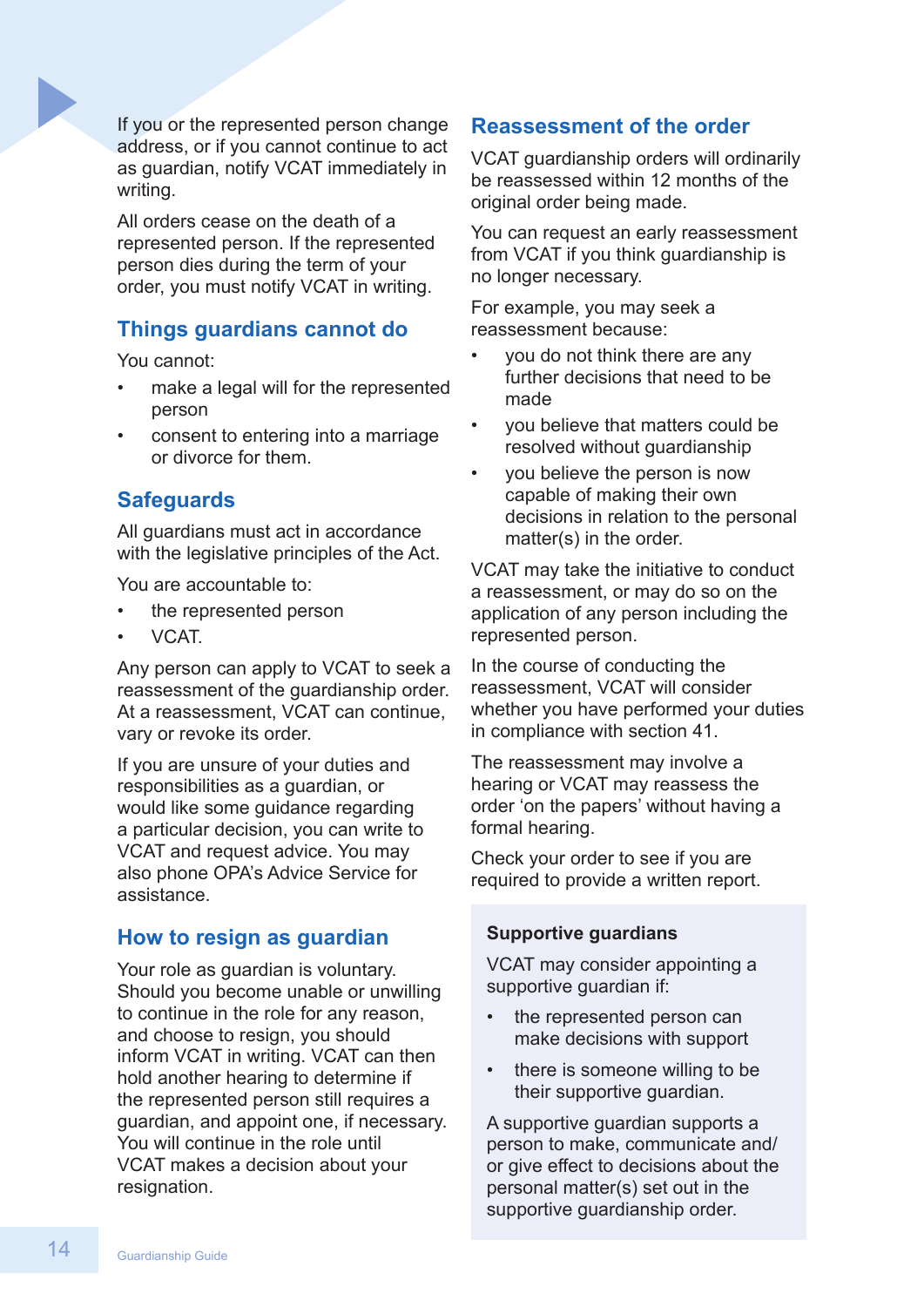## **Medical treatment decisions**



An important principle of our law is that each individual has autonomy over their own body. Health practitioners cannot treat us unless we consent to that treatment.

## **How to identify the medical treatment decision maker**

If the represented person does not have decision-making capacity to make a medical treatment decision their medical treatment decision maker can make it for them. They can consent to or refuse the treatment.

Under the Medical Treatment Planning and Decisions Act the represented person's medical treatment decision maker is the first person on the following list who is:

- reasonably available, and
- willing and able

to make the medical treatment decision.

- 1. The represented person's appointed medical treatment decision maker
- 2. A guardian appointed by VCAT with authority to make decisions about medical treatment for them
- 3. The first of the following people who is in a close and continuing relationship with the represented person:
	- a. their spouse or domestic partner
	- b. their primary carer (not a paid service provider)
	- c. their adult child
	- d. their parent
	- e. their adult sibling.

Where there are two or more relatives who are first on this list, the eldest is the medical treatment decision maker.

If the represented person has not appointed anyone, it is their guardian (if the guardian has authority to make medical treatment decisions) who is their medical treatment decision maker.

The guardian only makes the decision if the represented person does not have capacity to make it.

If the guardian is not reasonably available and willing and able to make the decision, the treating health practitioner will refer to the list to identify the medical treatment decision maker for the person.

If the represented person does not have a medical treatment decision maker, the Public Advocate has authority to make significant medical treatment decisions for the person.

### **When the medical treatment decision maker makes decisions**

If the health practitioner assesses that the represented person does not have capacity to make a medical treatment decision and you are their medical treatment decision maker, you may need to make a decision on their behalf unless:

- emergency treatment is required
- it is palliative care
- there is a relevant instructional directive in an advance care directive (where the represented person consented to or refused the treatment).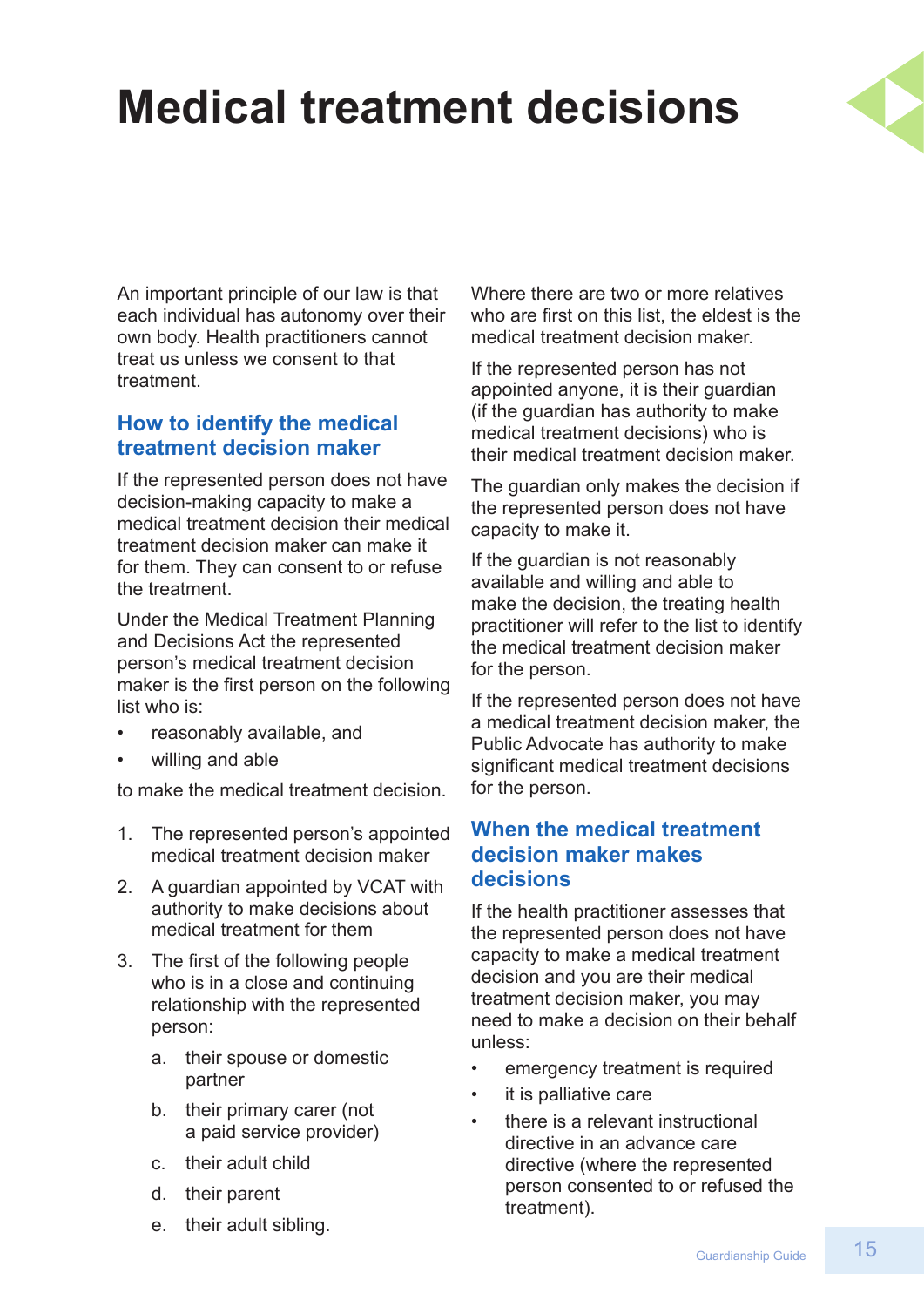### **How you make decisions if you are the medical treatment decision maker**

The Medical Treatment Planning and Decisions Act sets out how the medical treatment decision maker must make decisions.

If you are the medical treatment decision maker, you must make the decision that you reasonably believe is the decision the represented person would have made. This may be a decision to consent to, or refuse, the treatment.

#### **Consider the preferences and values of the represented person**

To make the decision that you reasonably believe the represented person would have made, you must:

First, consider any valid and relevant values directive in an advance care directive that they made, if any.

> A values directive records the patient's values and preferences for their medical treatment, and it guides you when you make a decision on their behalf.

Next, consider any other relevant preferences that they have expressed, and the circumstances in which those preferences were expressed.

For example, they may have written down their wishes, or may have told close family members.

If you cannot identify any relevant preferences of the represented person, you must give consideration to their values.

They may have expressed their values, or you may be able to infer their values from their life.

### **Consider the proposed medical treatment**

As the represented person's medical treatment decision maker, you must also consider:

- the likely effects and consequences of the medical treatment, including its effectiveness
- whether the likely effects and consequences are consistent with their preferences or values
- whether there are any alternatives. that would be more consistent with their preferences or values. (An alternative can include refusing medical treatment).

#### **Consult**

In the process of making the decision for the represented person, you must consult with anyone that you reasonably believe they would want you to.

#### **Act in good faith and with due diligence**

You must act in good faith and with due diligence.

#### **If you cannot find out the represented person's preferences or values**

If you cannot find out the person's preferences or values, you need to make a decision that promotes their personal and social wellbeing.

In doing this, you need to consider the person's individuality.

You need to consider the proposed treatment, in the same way as described above. The one difference is that you consider whether the proposed treatment, or any alternatives, would be better in promoting their personal and social wellbeing, rather than whether it would be more consistent with their preferences or values.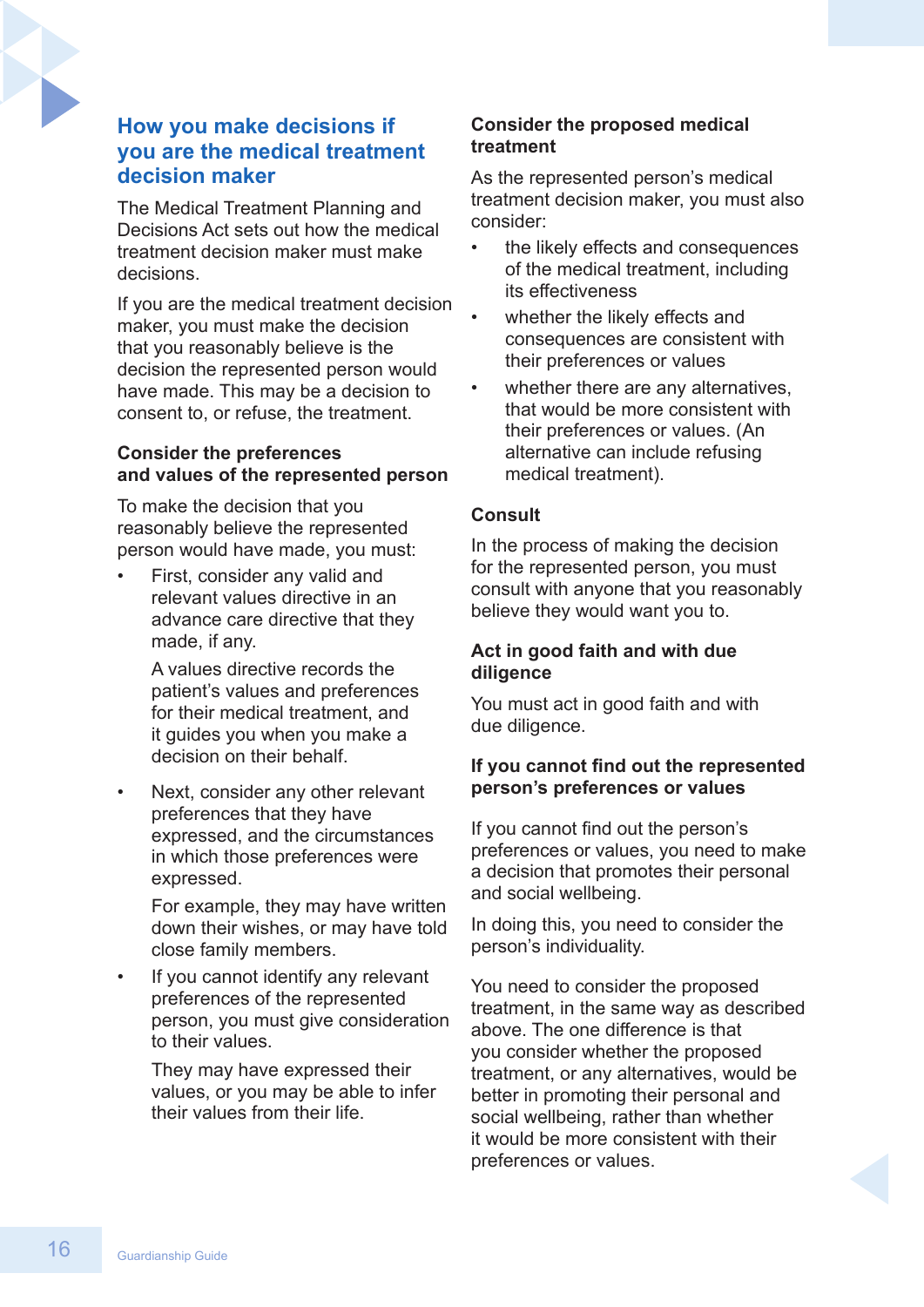## **Relationships and networks**

It is important to recognise the value of the represented person's existing relationships and networks and try to work as closely as possible with them.

There are a number of people involved with the represented person, and maintaining positive relationships with them will assist you in ensuring the best possible outcomes for the person.

These networks can include family and friends, professionals, service providers, community groups and legal advisors.

VCAT may have appointed you as guardian for the represented person, but the person may have previously given powers of attorney for financial matters and/or authority to make medical treatment decisions to someone else.

As a guardian, you need to ensure that you have an effective working relationship with whoever is responsible for managing the represented person's financial arrangements.

This could be an administrator appointed by VCAT, an individual appointed by the represented person as their attorney under an enduring power of attorney for financial matters, an appointed supporter, or a family member or friend who is assisting the represented person on an informal basis.

Situations may arise where you need to consult with the person who has responsibility for financial arrangements about questions and potential decisions affecting the represented person's lifestyle and finances. For example, can the represented person afford a certain

type of accommodation, or is money available to increase the represented person's choices and quality of life?

If you and the person who manages the represented person's financial arrangements are unable to agree on a decision, then you should contact OPA for advice. It may be necessary to apply to VCAT.

Contact the OPA Advice Service if you want to clarify the powers and duties of administrators, attorneys or supporters.

You may also need to establish a good relationship with the represented person's medical treatment decision maker.

If you have been appointed guardian with responsibilities for making decisions related to access to services, it is important that you are aware that this may include decisions about accessing healthcare services. The medical treatment decision maker only makes decisions about whether to consent to or refuse a treatment that is offered by a health practitioner.

Therefore, if you work together you will be able to make decisions that best reflect the will and preferences of the represented person. If you are unable to agree on a decision, or resolve any conflict, then you should seek the advice of VCAT.

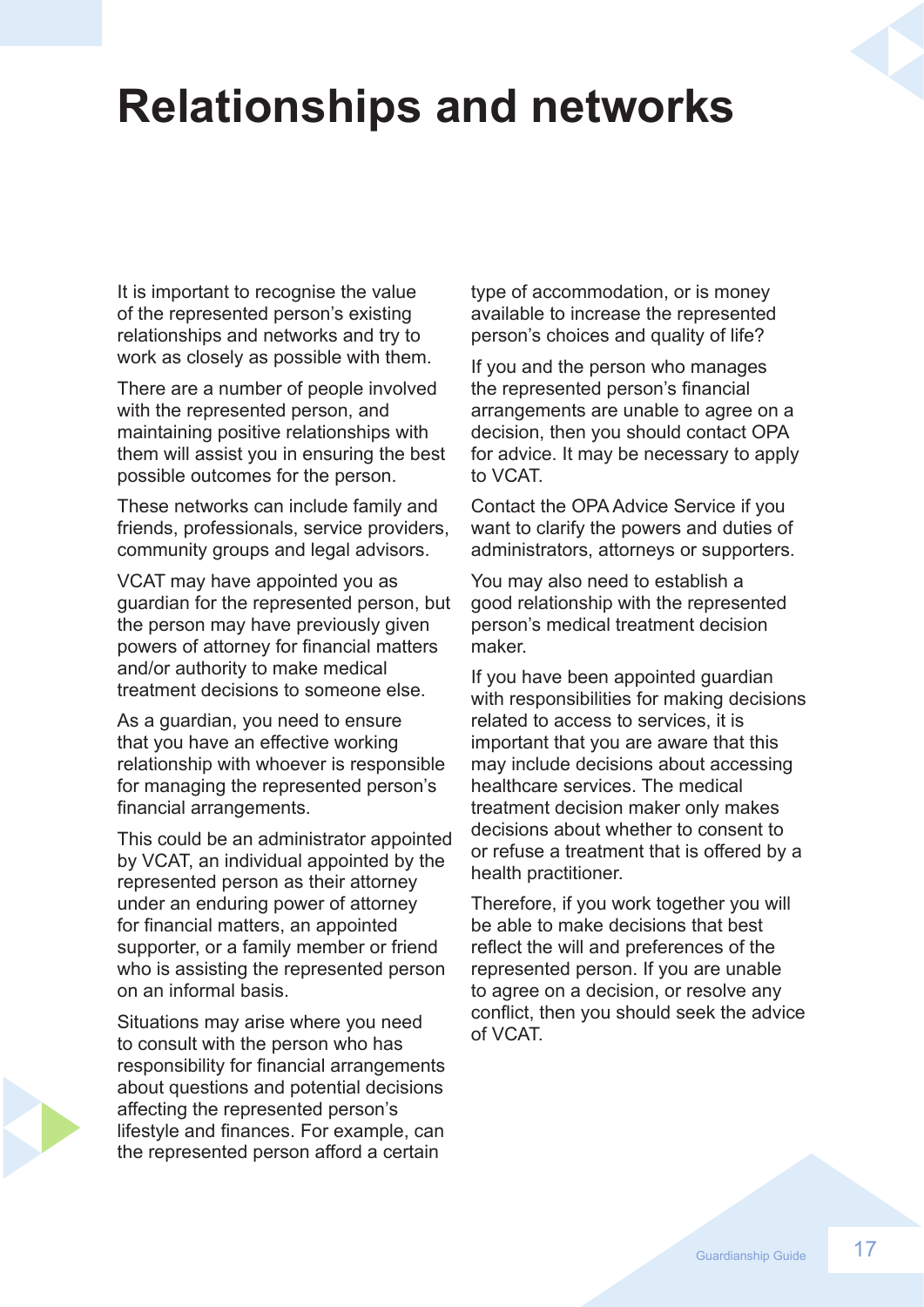## **Where to get help and more information**

## **Office of the Public Advocate**

 $\blacktriangleright$ 

Level 1, 204 Lygon St Carlton VIC 3053 OPA Advice Service: 1300 309 337 TTY: 1300 305 612 Fax: 1300 787 510 **[publicadvocate.vic.gov.au](https://www.publicadvocate.vic.gov.au)** 

## **Victorian Civil and Administrative Tribunal**

Human Rights Division Level 5, William Cooper Justice Centre 223 William Street, Melbourne Victoria 3000 Email: humanrights@vcat.vic.gov.au Phone: 1300 01 8228 **[vcat.vic.gov.au](https://www.vcat.vic.gov.au)**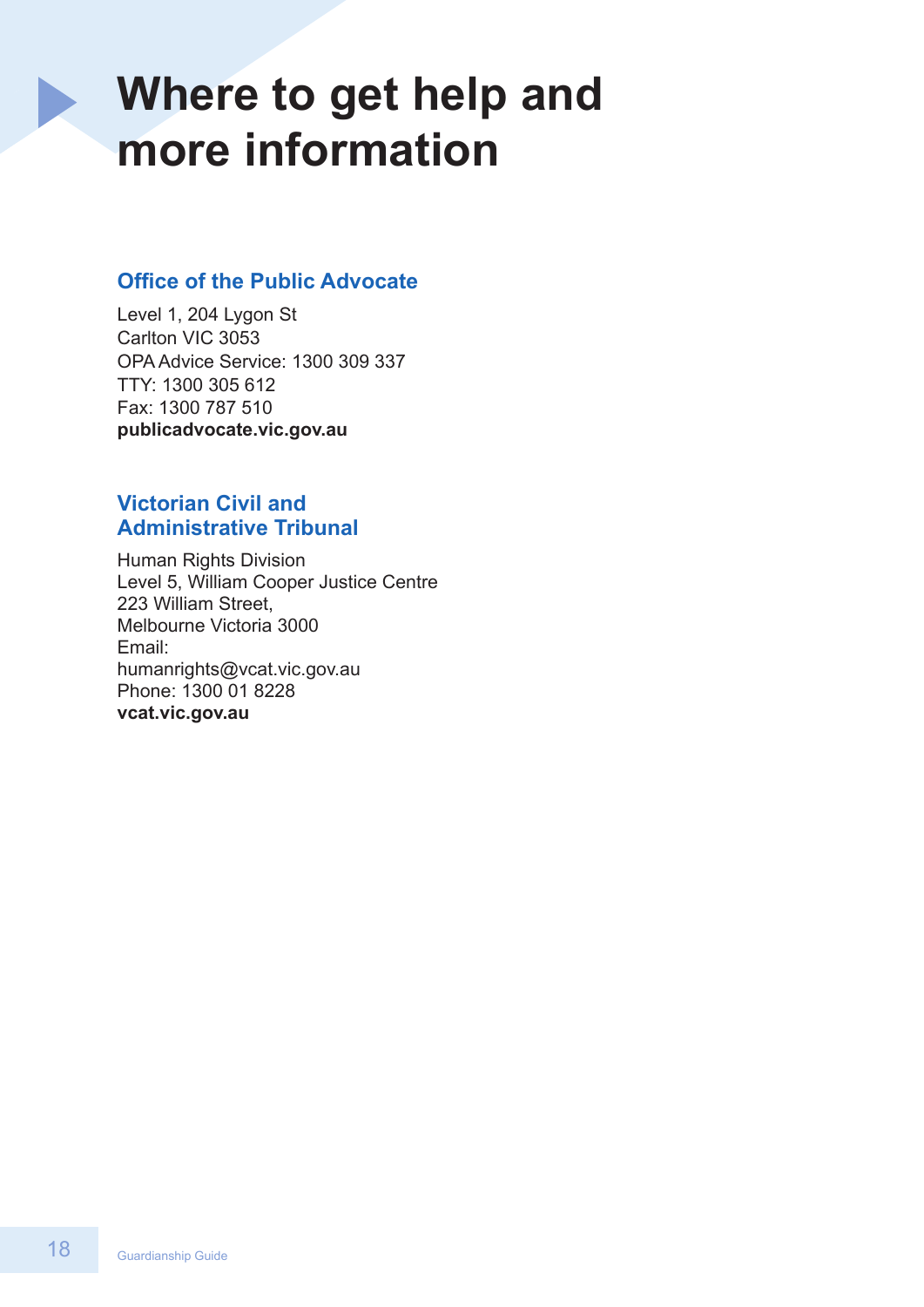## **Appendix**

The *Guardianship and Administration Act 2019*, Sections 8, 9 and 41

#### **Section 8 (1)**

#### **General principles**

- (1) A person exercising a power, carrying out a function or performing a duty under this Act must have regard to the following principles —
	- (a) a person with a disability who requires support to make decisions should be provided with practicable and appropriate support to enable the person, as far as practicable in the circumstances —
		- (i) to make and participate in decisions affecting the person; and
		- (ii) to express the person's will and preferences; and
		- (iii) to develop the person's decision-making capacity;
	- (b) the will and preferences of a person with a disability should direct, as far as practicable, decisions made for that person;
	- (c) powers, functions and duties under this Act should be exercised, carried out and performed in a way which is the least restrictive of the ability of a person with a disability to decide and act as is possible in the circumstances.

#### **Section 9(1)**

#### **Decision-making principles**

- (1) A person making a decision for a represented person must have regard to the following principles —
	- (a) the person should give all practicable and appropriate effect to the represented person's will and preferences, if known;
	- (b) if the person is not able to determine the represented person's will and preferences, the person should give effect as far as practicable in the circumstances to what the person believes the represented person's will and preferences are likely to be, based on all the information available, including information obtained by consulting the represented person's relatives, close friends and carers;
	- (c) if the person is not able to determine the represented person's likely will and preferences, the person should act in a manner which promotes the represented person's personal and social wellbeing;
	- (d) if the represented person has a companion animal, the person should act in a manner that recognises the importance of the companion animal to the represented person and any benefits the represented person obtains from the companion animal;
	- (e) the represented person's will and preferences should only be overridden if it is necessary to do so to prevent serious harm to the represented person.

#### **Section 41**

#### **Exercise of power by guardian**

- (1) A guardian
	- (a) must act in accordance with the general principles set out in section 8 and the decision-making principles set out in section 9; and
	- (b) must act as an advocate for the represented person; and
	- (c) must encourage and assist the represented person to develop the person's decision-making capacity in relation to personal matters; and
	- (d) must act in such a way so to protect the represented person from neglect, abuse or exploitation; and
	- (e) must act honestly, diligently and in good faith; and
	- (f) must exercise reasonable skill and care; and
	- (g) must not use the position for profit; and
	- (h) must avoid acting if there is or may be a conflict of interest; and
	- (i) must not disclose confidential information gained as a guardian unless authorised to do so under the guardianship order or by law.
- (2) A guardian who has the power to make medical treatment decisions for a represented person must comply with the *Medical Treatment Planning and Decisions Act 2016* in relation to those decisions.